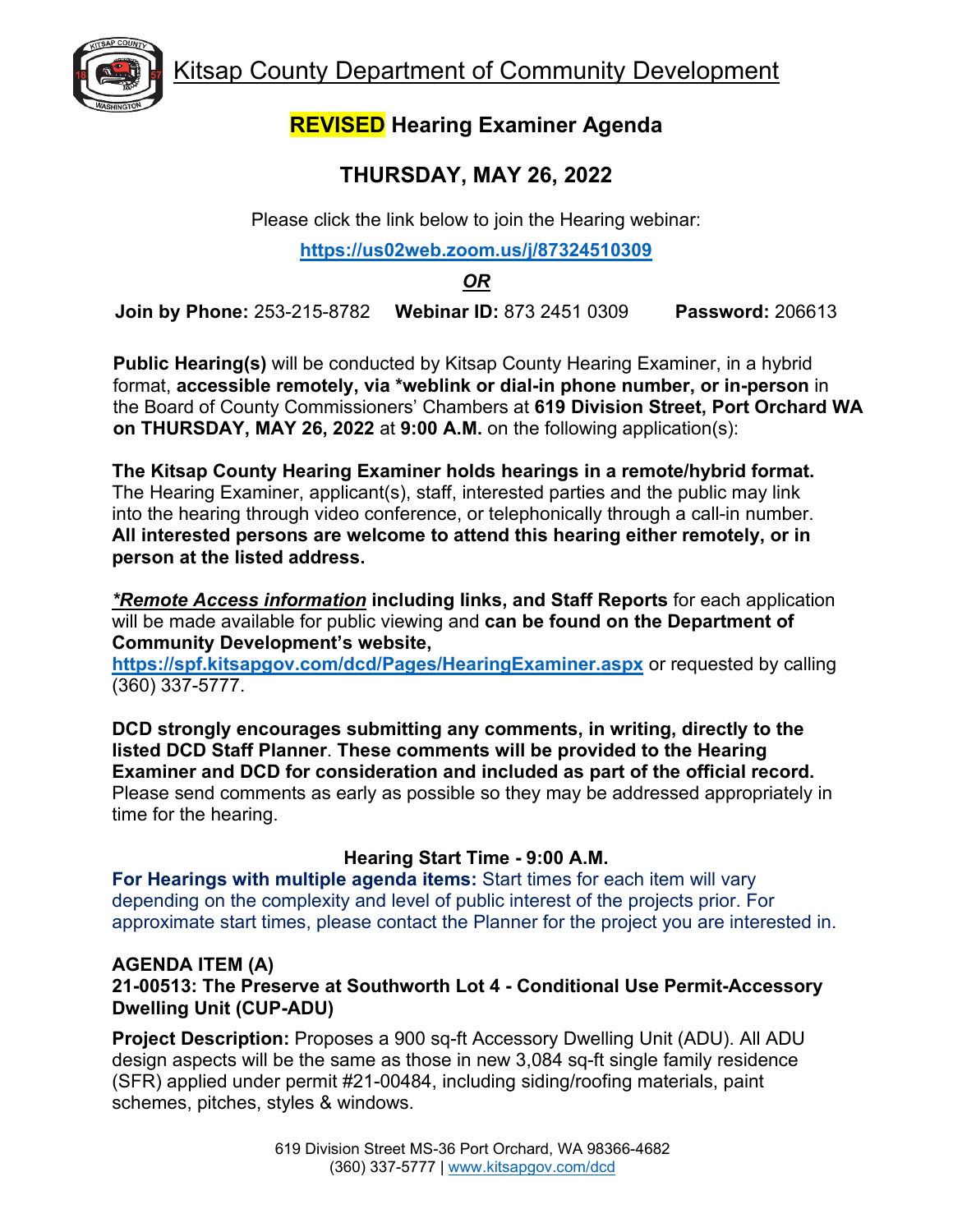**Project Location:** 7301 SE Maple Bluff Ct, Port Orchard WA 98366; South Kitsap

**Applicant/Owner of Record:** Carlos Pineda & Patrick Lewis, San Jose CA **Authorized Agent**: HNK Development, Gig Harbor WA **DCD Staff Planner:** Darren Gurnee at (360) 337- 5777.

**PLEASE NOTE:** THE DEPARTMENT HAS ISSUED A SEPA DETERMINATION OF NON-SIGNIFICANCE (DNS) FOR THIS PROPOSAL. ANY DNS APPEAL FILED WILL BE COMBINED WITH AND HEARD AT THE PUBLIC HEARING.

#### **AGENDA ITEM (B) 21-05515: Solomon - Convert Guest House to Accessory Dwelling Unit Conditional Use Permit-Accessory Dwelling Unit (CUP-ADU)**

**Project Description:** Proposal to convert an 890 sq-ft guest house into an Accessory Dwelling Unit (ADU) for occupancy by applicant's parent. The 5.42 acre property has a permit (#21-00099) issued for a 3,428 sq-ft dwelling serving as a primary residence occupied by owner/applicant, and a permit (#21-04980) issued for a detached garage. ADU will be served by existing well/septic.

**Project Location:** 7603 SE Willock Rd, Olalla WA 98359; South Kitsap

**Applicant/Owner of Record:** Alan D & Clarissa E Solomon, Olalla WA **DCD Staff Planner:** Darren Gurnee at (360) 337- 5777.

**PLEASE NOTE:** THE DEPARTMENT HAS ISSUED A SEPA DETERMINATION OF NON-SIGNIFICANCE (DNS) FOR THIS PROPOSAL. ANY DNS APPEAL FILED WILL BE COMBINED WITH AND HEARD AT THE PUBLIC HEARING.

### **AGENDA ITEM (C)**

*THIS ITEM HAS BEEN RESCHEDULED TO 06/23/22* 

*(PREVIOUSLY RESCHEDULED FROM 5/12/22 TO 5/26/22)* **20-06035: Lake Tahuya - Access Development Shoreline Substantial Development Permit (SSDP)** 

**Project Description:** The proposed project is to construct an access area and small boat hand launch on the shore of Lake Tahuya. The proposed structures include an asphalt paved entrance to the access site, a gravel parking lot with approximately seven vehicle spaces, an ADA accessible CXT vault toilet adjacent to one asphalt paved ADA parking space, a geogrid trail from the gravel parking area to the lakeshore, a stormwater detention basin, and a fence along the north property boundary. The project does not require new or maintenance dredging, or shoreline stabilization and has been designed to the minimize impacts to the shoreline and critical areas to the maximum extent practicable. Due to size constraints of the property, the project cannot be constructed outside of the vegetated wetland buffer. Strict adherence to the standard